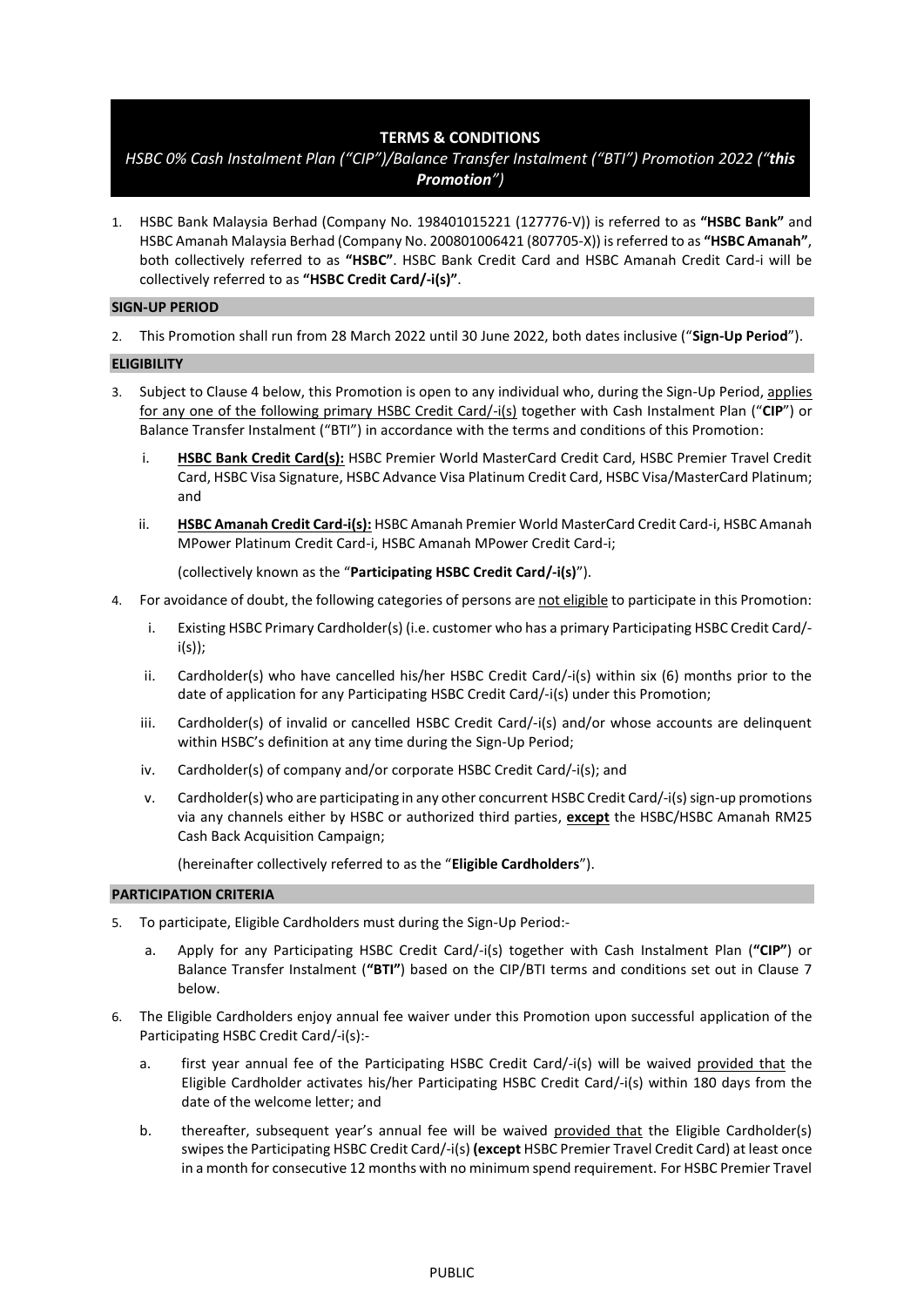Credit Card only, subsequent year's annual fee is waived upon annual minimum spending of RM45,000 per annum (including primary and supplementary spend).

## **PROMOTION TERMS AND CONDITION**

- 7. The CIP/BTI applied for shall be based on the following terms and conditions:
	- a. CIP/BTI Criteria as set out in Table 1 below:

## **TABLE 1:**

| <b>Offer</b>           | <b>CIP/BTI Criteria</b>                                                                          |
|------------------------|--------------------------------------------------------------------------------------------------|
|                        | CIP Interest/Management Fee: 0% p.a.<br>$\bullet$                                                |
| 0% CIP Offer           | <b>CIP Tenure: 12 months</b>                                                                     |
| <b>Number</b><br>(Plan | Minimum CIP Amount: RM1,000                                                                      |
| 85012)                 | Maximum CIP Amount: RM18,000 or up to 60% of<br>total available credit limit, whichever is lower |
|                        | BTI Interest/Management Fee: 0% p.a.<br>٠                                                        |
| 0% BTI Offer           | <b>BTI Tenure: 12 months</b>                                                                     |
| <b>Number</b><br>(Plan | Minimum BTI Amount: RM1,000<br>$\bullet$                                                         |
| 32012)                 | Maximum BTI Amount: RM18,000 or up to 60% of<br>total available credit limit, whichever is lower |

b. Eligible Cardholder shall provide details of his/her Nominated Bank Account or Nominated Other Card Account during application of Participating HSBC Credit Card/-i(s); and shall not change/alter the CIP/BTI Tenure, CIP/BTI amount and/or the CIP/BTI monthly instalment upon submission of application.

"**Nominated Bank Account**" refers to an active bank account held with a banking institution licensed by Bank Negara Malaysia, nominated by an Eligible Cardholder to receive the transfer of the CIP amount.

"**Nominated Other Card Account**" refers to the credit card with other card issuers in Malaysia, nominated by an Eligible Cardholder to receive the transfer of the BTI amount.

- c. Each Eligible Cardholder can apply for a maximum of 1 CIP or 1 BTI only regardless of the number of Participating HSBC Credit Card/-i(s) the Eligible Cardholder is applying for under this Promotion.
- d. HSBC reserves the right to:
	- i. Approve the CIP/BTI applied; or
	- ii. Approve the CIP/BTI at a lower amount from what was applied for and HSBC will notify the Eligible Cardholder in writing of the CIP/BTI approved at a lower amount and the CIP/BTI Monthly Instalment; or
	- iii. Decline the CIP/BTI application, as HSBC deems fit. HSBC is not obliged to assign any reason to the Eligible Cardholders in respect of the exercise of its discretion pursuant to this clause.
- e. The approved CIP/BTI amount will be transferred to the Eligible Cardholder's Nominated Bank Account/Nominated Other Card Account within fourteen (14) working days from the date the Eligible Cardholder notified of his/her approved CIP/BTI, notwithstanding inactivation of the Eligible Cardholder's Participating HSBC Credit Card/-i(s) account. The Eligible Cardholder will be notified of his/her approved CIP/BTI via SMS or letter sent to the Eligible Cardholder's mobile phone number or address respectively maintained in HSBC records.
- f. There is no administrative fee, upfront fee and/or processing fees for the application, approval and disbursement of CIP/BTI.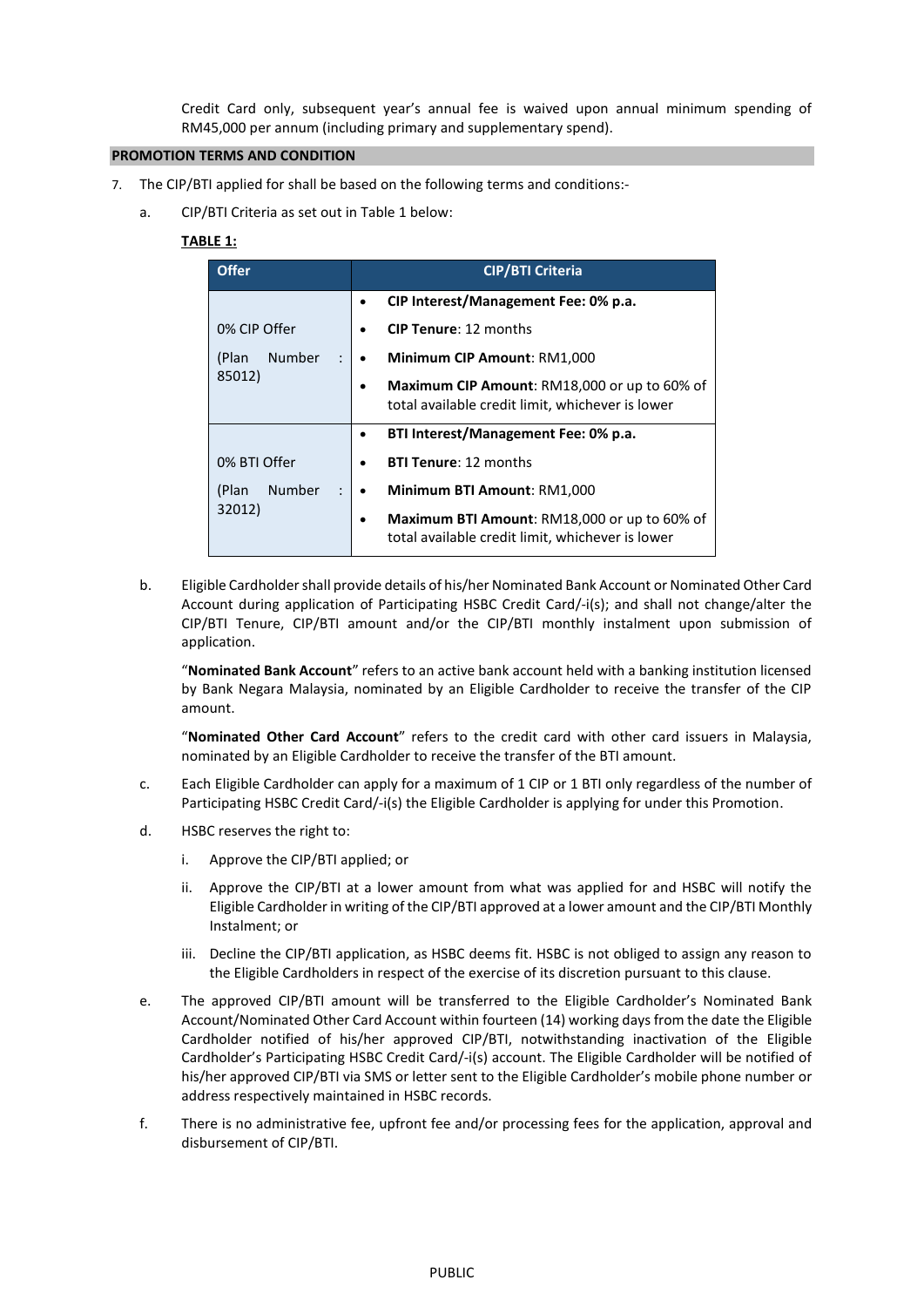- g. The Eligible Cardholder may at any point during the CIP/BTI Tenure request to terminate the CIP/BTI by informing HSBC via HSBC's contact centre (1 300 88 1388) and repay the remaining CIP/BTI outstanding balances with no early termination fee and/or cancellation fee.
- h. In the event the Eligible Cardholder delays or fails to **pay the Minimum Monthly Payment or the CIP/BTI Monthly Instalment in full** before or on the payment due date as specified in his/her Participating HSBC Bank Credit Card/-i's statement of account, the terms of the Cardholder Agreement shall apply and the finance charges of 1.5% per month or 18% per annum calculated on daily basis and/or Late Payment Fee shall be levied on all outstanding balances (including any billed but unpaid CIP/BTI Monthly Instalment).
- i. Other terms and conditions as set out in HSBC/HSBC Amanah Cash Instalment Plan/Balance Transfer Instalment Terms and Conditions apply. A copy of which can be downloaded from [www.hsbc.com.my/cip,](http://www.hsbc.com.my/cip) [www.hsbcamanah.com.my/cip,](http://www.hsbcamanah.com.my/cip) [www.hsbc.com.my/bti](http://www.hsbc.com.my/bti) and [www.hsbcamanah.com.my/bti.](http://www.hsbcamanah.com.my/bti)

## **GENERAL TERMS & CONDITIONS**

- 8. HSBC reserves the right at its absolute discretion to vary, delete or add to any of this Promotion's Terms & Conditions with 3 days prior notice. HSBC reserves the right to cancel, terminate or suspend this Promotion with 3 days prior notice. For the avoidance of doubt, cancellation, termination or suspension by HSBC of this Promotion shall not entitle the Eligible Cardholder to any claim or compensation against HSBC for any and all losses or damages suffered or incurred by the Eligible Cardholder as a direct or indirect result of the act of cancellation, termination or suspension.
- 9. This Promotion's Terms and Conditions, as amended from time to time, shall prevail over any provisions or representations contained in any other promotional materials advertising this Promotion.
- 10. HSBC may use any of the following modes to communicate notices in relation to this Promotion to the Eligible Cardholders:
	- a. individual notice to the Eligible Cardholder (whether by written notice or via electronic means) sent to the Eligible Cardholder's latest address/email address as maintained in the HSBC's records;
	- b. press advertisements;
	- c. notice in the Eligible Cardholder's credit card statement(s) or composite statement;
	- d. display at its business premises; or
	- e. notice on HSBC's internet website(s);

where such notices shall be deemed to be effective on and from the  $4<sup>th</sup>$  day after its delivery/publication/display as per the manner described herein. Save and except notices sent via ordinary mail which will be deemed delivered on the 3<sup>rd</sup> day after posting, notices sent via other modes as described herein are deemed delivered immediately after posting/publication/display.

- 11. This Promotion's Terms and Conditions are in addition to the respective Universal Terms and Conditions **("UTCs")** for HSBC of which the respective Cardholder Agreements are a part of and which regulate the provision of credit card/-i facilities by HSBC, HSBC Cash Instalment Plan Programme terms and conditions and HSBC Balance Transfer Instalment Programme terms and conditions. The UTCs are available at [www.hsbc.com.my](http://www.hsbc.com.my/) and [www.hsbcamanah.com.my,](http://www.hsbcamanah.com.my/) the HSBC Cash Instalment Plan Programme terms and conditions are available at [www.hsbc.com.my/cip](http://www.hsbc.com.my/cip) and [www.hsbcamanah.com.my/cip,](http://www.hsbcamanah.com.my/cip) while the HSBC Balance Transfer Instalment Programme terms and conditions are available at [www.hsbc.com.my/bti](http://www.hsbc.com.my/bt) and [www.hsbcamanah.com.my/bti](http://www.hsbcamanah.com.my/bt). In the event of inconsistency between this Promotion's Terms and Conditions and any of the aforementioned terms and conditions, this Promotion's Terms and Conditions shall prevail insofar as they apply to this Promotion.
- 12. HSBC shall not be liable for any default due to any act of God, war, riot, strike, terrorism, epidemic, lockout, industrial action, fire, flood, drought, storm or any event beyond the reasonable control of HSBC.
- 13. HSBC shall only be liable for any loss or damage suffered or incurred as a direct result of HSBC's gross negligence and shall not be liable for any other loss or damage of any kind such as loss of income, profit, goodwill or indirect, incidental, exemplary, punitive, consequential or special loss or damage howsoever arising, whether or not HSBC have been advised of the possibility of such loss or damage.